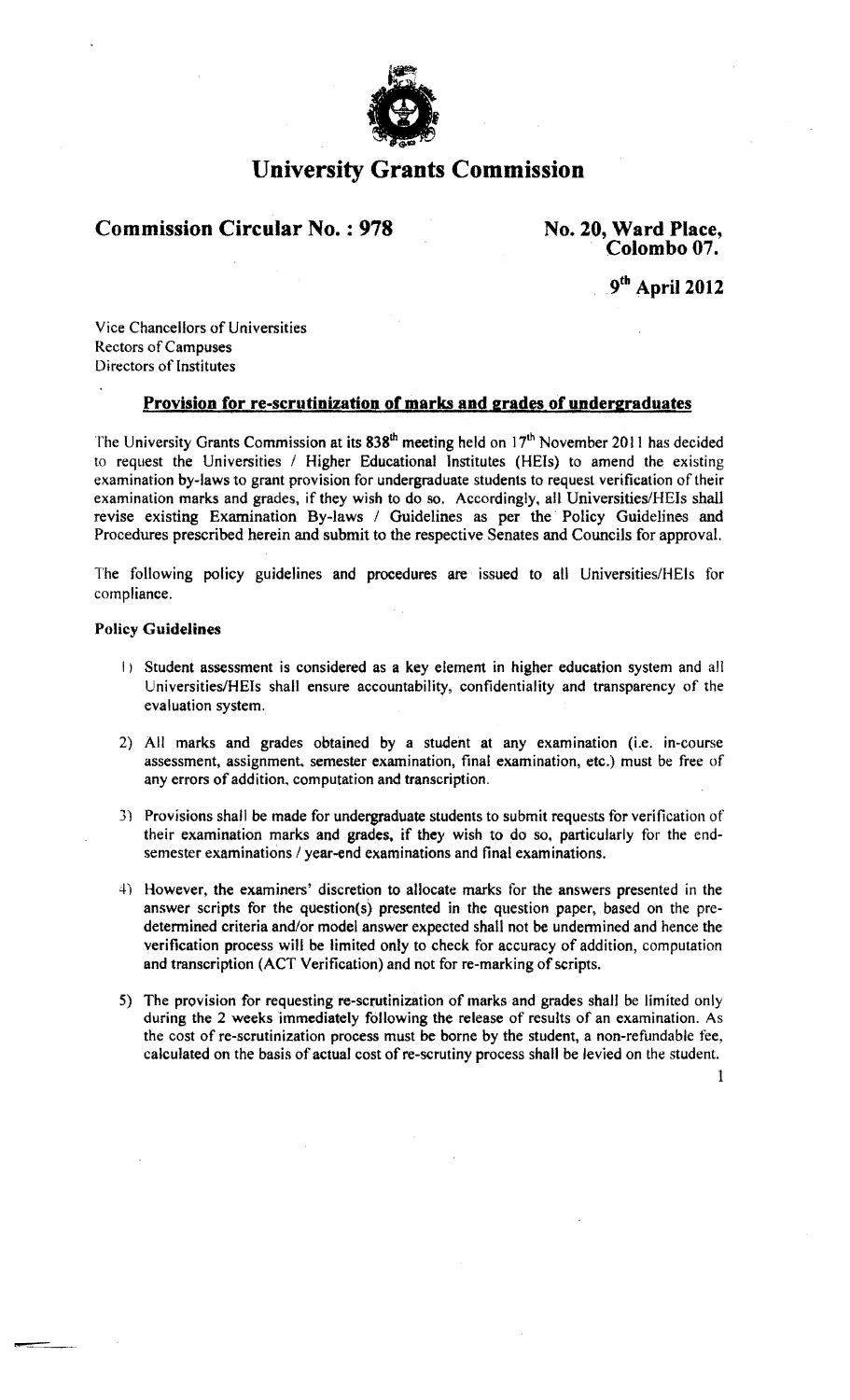

- 6) The Dean of the Faculty in consultation with the Chief Examiner of the Examination shall convene Results Verification Board, constituted as prescribed by this Circular and verification of results must be conducted in accordance with the guidelines prescribed herein.
- 7) If the marks and grades are not changed, the candidate shall be notified by the Dean through  $SAR / AR$  of the Faculty after the meeting of the Results Verification Board. However. if the marks and grades are changed, the outcome of the verification shall be notitied to the candidate (s) only after the ratification of results by the Special Result Board of the Faculty/Institute in the case of end-semester/year-end examination whereas in the case of Final Examination, amended results should only be released after obtaining the approval of the Senate and Council of the respective University.
- 8) The results issued to the student (s) following the re-scrutiny of marks and grades shall be the final and no more requests shall be entertained thereafter.

#### Procedures

- I) SAR/AR should notify the students of the relevant examination the period during which the requests for verification of results are entertained by displaying a notice in the Notice Board of the Deans' Office.
- 2) A payment of Rs. *500/=* (subject to revision) per course/subject of an end semester examination  $\ell$  year-end examination  $\ell$  final examination shall be charged for verification of the marks and grades and the issue of application forms (Annexure 1) must be done only upon submission of receipt for the prescribed payment.
- 3) The Dean shall convene the Results Verification Board meeting for verification of marks/ grade within 3 working days upon closure of the applications.
- 4) The Results Verification Board shall consist of the following persons:
	- 1. Dean of the Faculty (convener)
	- 2. Head of Department (s)
	- 3. Chief Examiner (if applicable)
	- 4. Examiners in-charge of each subject/paper

When the Head is a Chief Examiner/ Examiner in charge of each examination /subject Ipaper. another member from the same Department can be called for the Results Verifiea -tion Board, .

- $\cdot$  5) The Head of the Department in-charge of the relevant course (s) / subject(s) shall present the individual marks/grades sheets for different components of the examination (s) (i.e. written. oral. laboratory. continuous assessment, etc.) and the answer scripts for scrutiny ofthe Results Verification Board.
- 6) The Results Verification Board should proceed to check the accuracy of addition, computation and transcription of results (ACT Verification).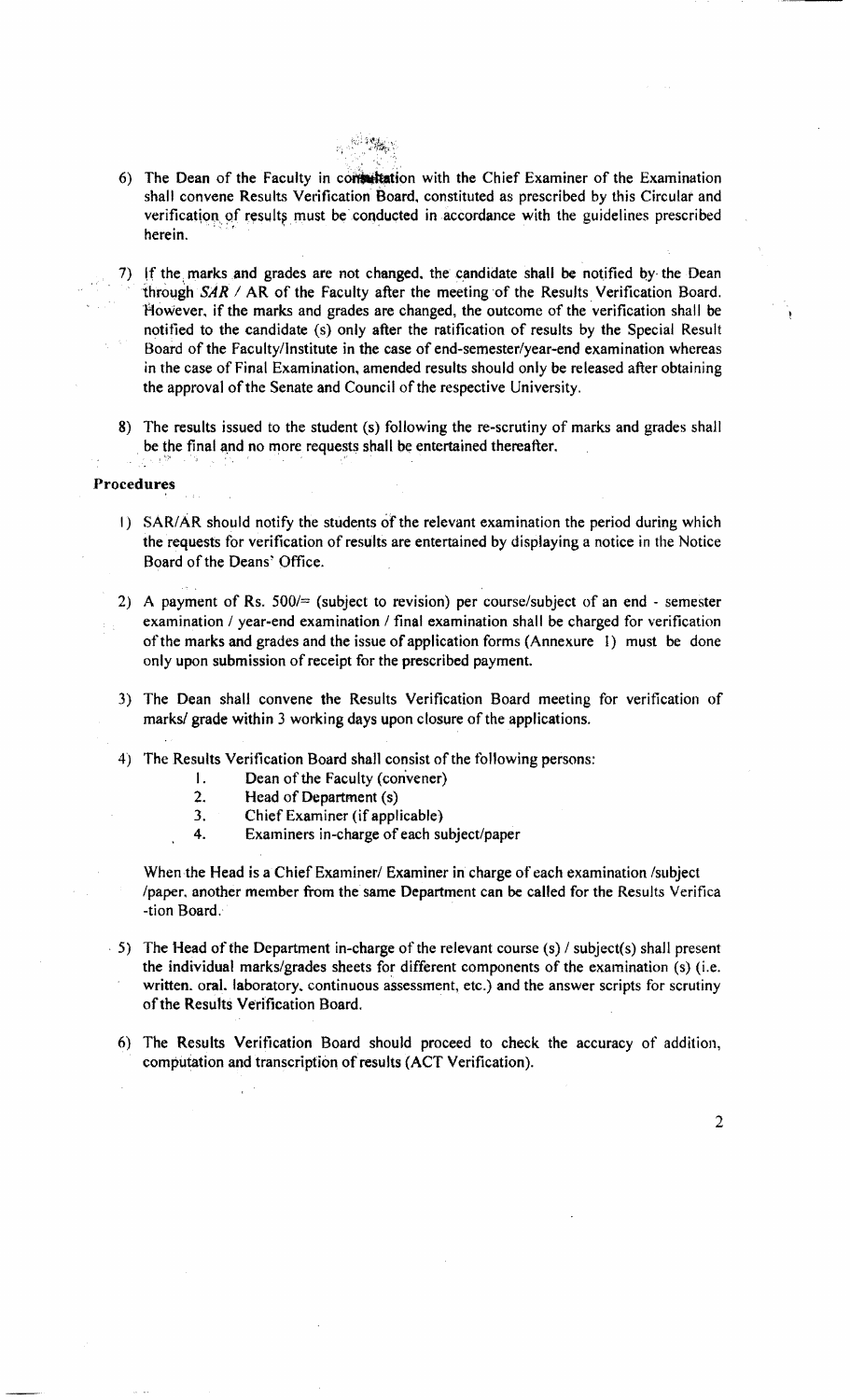- · 7) Ifthe number of applications received is too large the Dean ofthe Faculty in consultation with the Chief Examiner can appoint relevant Sub-Committees for verification of marks ·~·and 'grade'S. In such instances verified results should be tabled at the Results Verification Board for ratification.
- 8) If there is no change of grades, the Dean of the Faculty through the SAR/AR should inform the candidate (s) soon after the Results Verification Board meeting.
- 9) A Special Results Board should be held within five working days to ratify the results if a revision of marks /grades is necessary and the decision of the Special Results Board shall be the final.
- ] 0) If the marks and grades are changed, in the case of end-semester /year-end examination the outcome of the verification shall be notified to the candidate (s) following the ratification of amended results by the Special Result Board of the Faculty/Institute whereas in the case of final examination, amended results ratified by the Special Results Board should further be approved by the Senate and Council of the respective University before it is released to the candidate (8).
- $11)$  SAR/AR of the Faculty should maintain a record of all verification applications and the outcome of all applications and should submit a report to the Faculty Board after completion of re-scrutiny process.
	- 12) Members of the Results Verification Board should be remunerated as per the rates decided by the UGC for re-scruitinization of papers.

Please take action accordingly with immediate effect.

Prof. Gamini Samaranayake

Chairman/University Grants Commission

- Copies: 1. Secretary/Ministry of Higher Education
	- 2. Chairman's Office/UGC
	- 3. Vice-Chairman/UGC
	- 4. Members of the UGC
	- 5. Secretary/UGC
	- 6, Deans of Faculties
	- 7, Registrars of Universities
	- 8. Financial Controller/UGC
	- 9. Bursars of Universities
	- 10. Librarians/SAL/AL of the Higher Educational Institutions/Institutes
	- 11. Deputy Registrars/Snr. Asst Registrars/Asst. Registrar of
		- Campuses/Institutes
	- 12. Deputy Bursars/Snr. Asst. Bursars/Asst. Bursars of Campuses/Institutes

3

- 13. Chief Internal Auditor/UGC
- 14. Govt. Audit Superintendents of Universities
- 15. Snr. Asst. Int. Auditor/Asst/Int. Auditor of HEIs
- 16. Secretaries of Trade Unions
- 17. Auditor~General

File No: UGC/AC/6/Recruitinization/2012